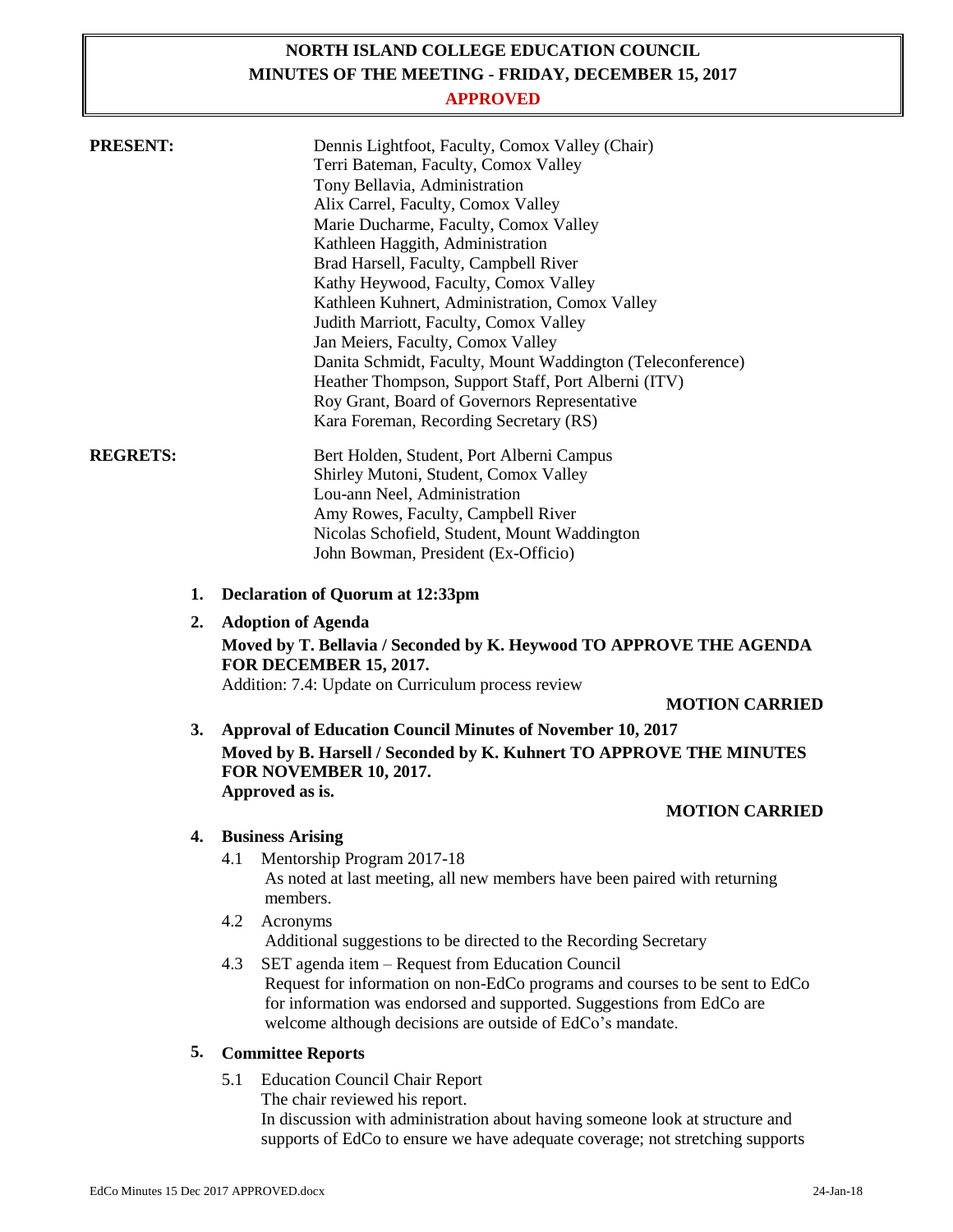and chair; make it more of faculty driven (eg. Chairs of standing committees should be faculty); more discussion in Item 7.4

5.2 Strategic Plan Committee

January meeting agenda; workshop on strategic planning and review of curriculum process changes

5.3 Planning and Standards Committee

Minutes December 1, 2017

The chair provided an update on the status of policies under review. She noted that the committee is still working on 3 policies that are interlinked and will be brought forward as a group when they are ready.

There was a suggestion to create a process for updating all reference policies when a policy changes.

Policy 1-14 – policy template has been updated so that there is now a mechanism where minor changes to policies can be made without EdCo approval (such as reference policies, title changes, etc.). The system is not fully in place yet though. Support is needed for this.

The chair welcomes any necessary updates that members notice in the policies.

5.4 Fast Track Committee

Minutes of November 2017

5.4.1 New Program – Employment Transition Culinary Assistant **Moved by T. Bellavia / Seconded by K. Haggith TO TABLE ITEMS 5.4.1 – 5.4.10 TO A FUTURE MEETING.** *Rationale:*

> *Fast Track approval of this item is good for one delivery. This program is being offered in Port Alberni in January 2018 for the first time with the approved changes. The program may have further changes after they run it.*

# *Discussion:*

T. Bellavia wanted to formally thank Kathy O'Donnell and Chef Al Irving in Port Alberni for all the work they've done on this program.

- 5.4.2 New Course ACL 010 Workplace Safety & Health Promotion
- 5.4.3 New Course ACL 012 Ware Washing & Service
- 5.4.4 New Course ACL 014 Kitchen Basics
- 5.4.5 New Course ACL 016 Basic Food Preparation
- 5.4.6 New Course ACL 020 Workplace Literacy for Food Service
- 5.4.7 New Course ACL 030 Math Measurement & Money Skills for Work
- 5.4.8 New Course ACL 040 Work Search & Inteview Skills
- 5.4.9 New Course ACL 042 Career Exploration / Job Shadow Work
- 5.4.10 New Course ACL 044 Advanced Work Experience

#### **MOTION CARRIED.**

5.5 Curriculum Committee

Minutes of November meetings (17 and 24) 2017

**Documents for Review**

*NOTE: (Item #) refers to item's location in the Curriculum Committee minutes*

**Meeting 1 – 17 November 2017**

5.5.1 Global Engagement – English Language Requirements for International Students **Moved by K. Haggith / Seconded by B. Harsell TO APPROVE THE REVISIONS TO NIC'S ENGLISH LANGUAGE REQUIREMENTS FOR INTERNATIONAL STUDENTS. EFFECTIVE/START DATE: FA 2018**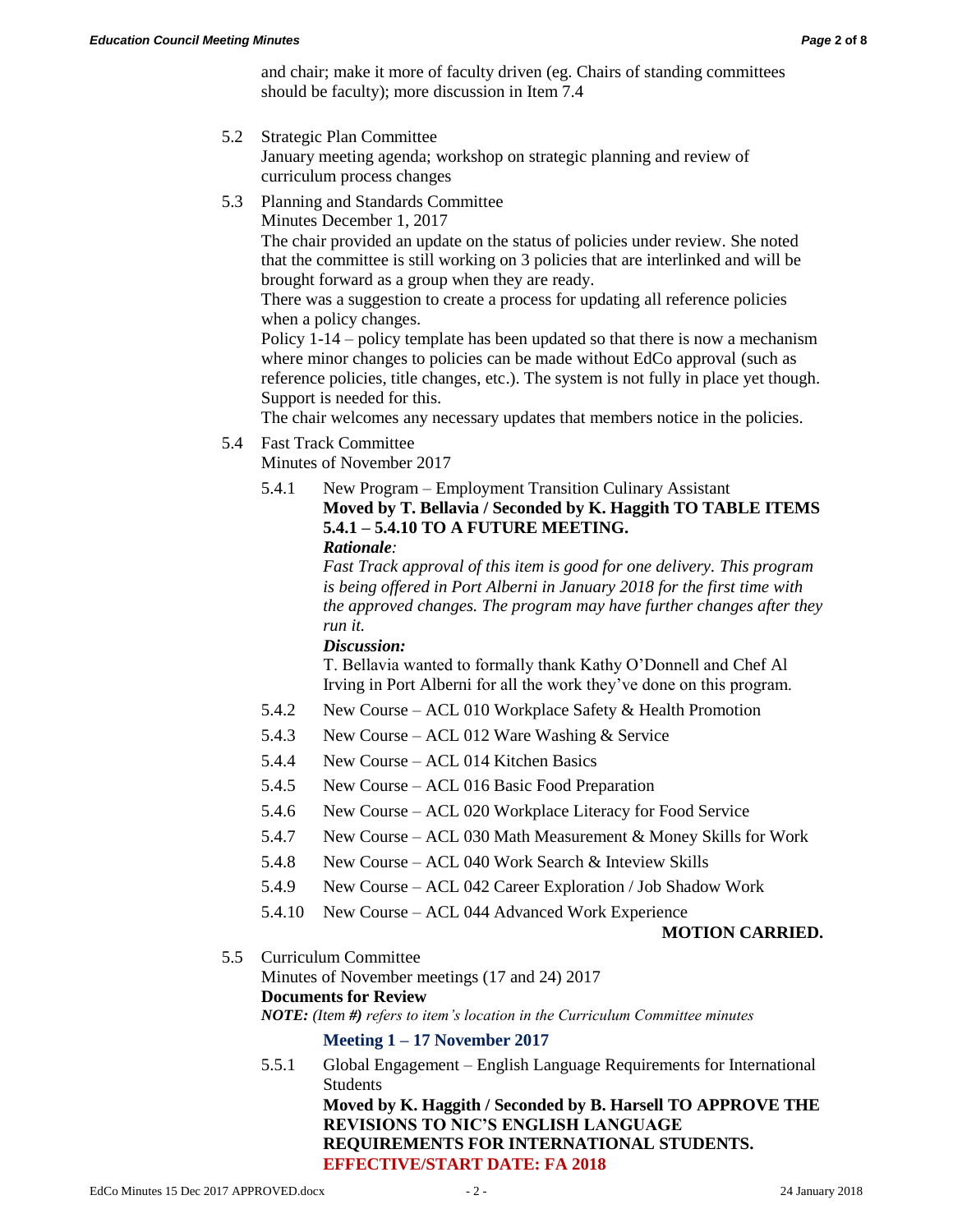# *Rationale:*

*Solving an equity issue in the current English Language Requirements for international students as detailed in supporting documents. Discussion:*

Comments from Curriculum Committee members included;

- The need for NIC to create their own assessment instruments
- Challenges faced by some departments where meeting the current requirements doesn't always correlate to student success
- Questions about the admission requirements being the same for undergraduate and post graduate programs

#### **MOTION CARRIED.**

5.5.2 Course Revision– SSA 100 Introduction to the Solar System and Space **Moved by K. Haggith / Seconded by K. Heywood TO APPROVE THE COURSE REVISION EFFECTIVE/START DATE: FA 2018** *Rationale: Necessary updates to the ACD as noted on revision form. Discussion:*

None

# **MOTION CARRIED.**

5.5.3 Course Revision– SSA 101 Introduction to Deep Space Astronomy **Moved by K. Haggith / Seconded by A. Carrel TO APPROVE THE COURSE REVISION**

# **EFFECTIVE/START DATE: FA 2018**

*Rationale: Necessary updates to the ACD as noted on revision form. Discussion:* None

#### **MOTION CARRIED.**

5.5.4 Program Revision – Criminology Diploma **Moved by K. Haggith / Seconded by K. Kuhnert TO APPROVE THE PROGRAM REVISION EFFECTIVE/START DATE: FA 2018** *Rationale: Curriculum changes for the English department. Discussion:* None

#### **MOTION CARRIED.**

5.5.5 Program Revision – Fine Arts Diploma **Moved by K. Haggith / Seconded by A. Carrel TO APPROVE THE PROGRAM REVISION**

# **EFFECTIVE/START DATE: FA 2018**

#### *Rationale:*

#### *Necessary changes to the program as noted on revision form. Discussion:*

Clarification that the written statement is not used to determine suitability for the program; it provides the portfolio panel with a greater depth of information and thus is less intimidating for the application to to have to produce.

# **MOTION CARRIED.**

# 5.5.6 **Items 5.5.6 – 5.6.7 were bundled.**

Program Revision – Advanced Communication & Interactive Design – Interactive Media Diploma **Moved by K. Haggith / Seconded by A. Carrel TO APPROVE THE PROGRAM REVISIONS**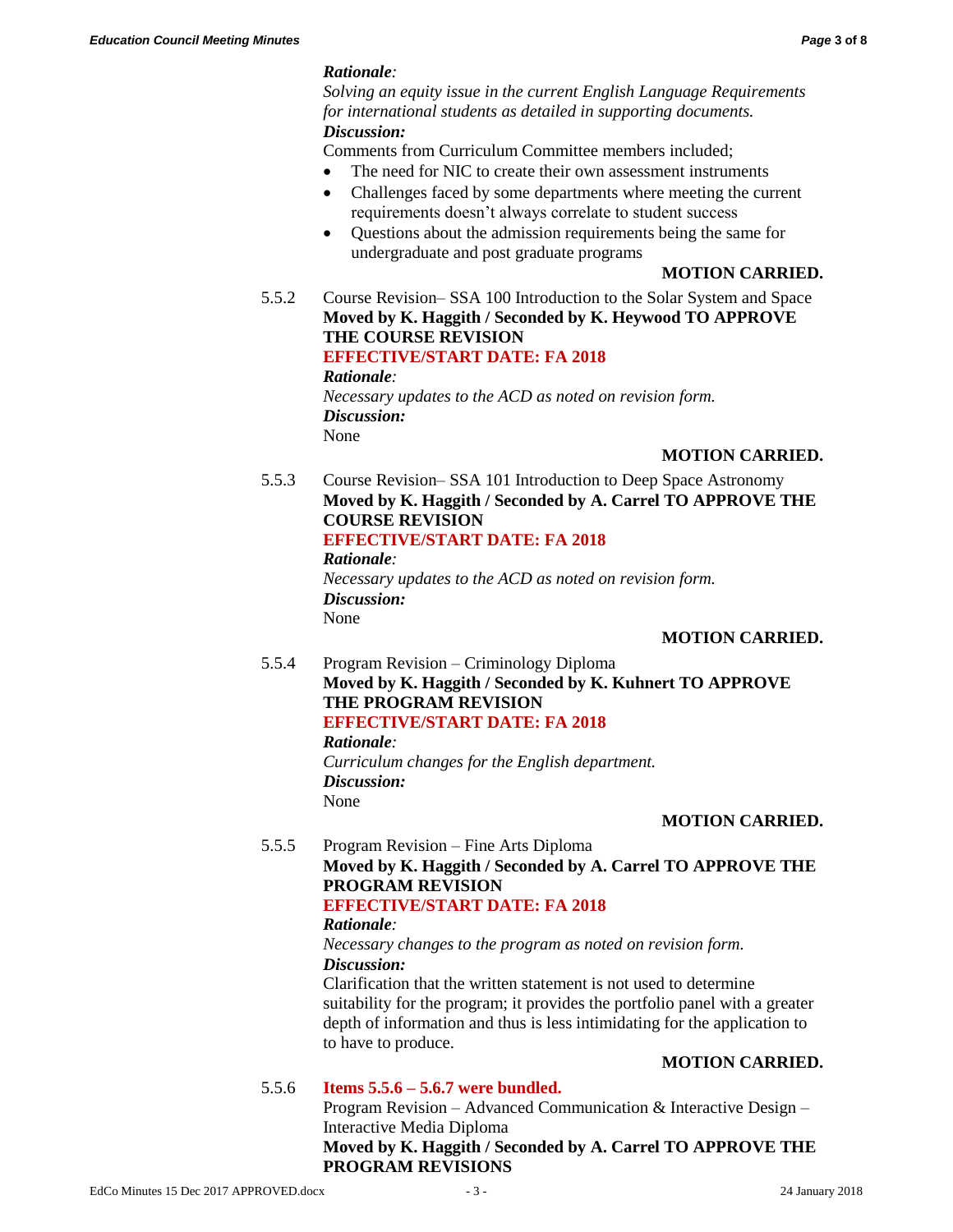# **EFFECTIVE/START DATE: FA 2018**

#### *Rationale from form:*

*Necessary changes to these 2 programs as noted on revision form. Discussion:*

None

5.5.7 Program Revision – Web & Mobile Application Development – Interactive Media Diploma

# **MOTION CARRIED.**

# **Meeting 2 – 24 November 2017**

5.5.8 New Course – LIB 251 Rome: From Romulus to The Renaissance **Moved by K. Haggith / Seconded by B. Harsell TO APPROVE THE NEW COURSE SUBJECT TO REVISED LEARNING OUTCOMES BEING APPROVED BY THE EDCO CHAIR. EFFECTIVE/START DATE: FA 2018**

#### *Rationale:*

*Establishing a Liberal Studies pathway for students considering that program for their major.*

*Discussion:*

Suggestion for more measurable language in the learning outcomes. **Amendments:**

• Reword Learning Outcomes to be more measurable

#### **MOTION CARRIED.**

5.5.9 New Course – THM 175 Mixology and Oenology **Moved by K. Haggith / Seconded by A. Carrel TO APPROVE THE NEW COURSE WITH NOTED REVISION. EFFECTIVE/START DATE: FA 2018**

*Rationale:*

*As noted on the CDW.*

*Discussion:*

Clarification regarding age restrictions on serving alcohol; Serving It Right allows minors (16-19) to serve alcohol but restricts them from opening the bottle.

**Amendments:**

 $\bullet$  #16 – remove ENG 060

# **MOTION CARRIED.**

5.5.10 New Course – THM 276 Food and Beverage Management **Moved by K. Haggith / Seconded by B. Harsell TO APPROVE THE NEW COURSE WITH NOTED REVISION. EFFECTIVE/START DATE: FA 2018**

*Rationale:*

*Course restructuring as noted on CDW Discussion:*

As noted below.

# **Amendments:**

 $\bullet$  #19 – Remove "nowadays"

# **MOTION CARRIED.**

5.5.11 Course Revision – THM 170 Food & Beverage Service **Moved by K. Haggith / Seconded by J. Marriott TO APPROVE THE COURSE REVISION WITH NOTED REVISION. EFFECTIVE/START DATE: FA 2018** *Rationale:*

> *Reduction of hours as noted on the course revision form. Discussion:* None **Amendments:**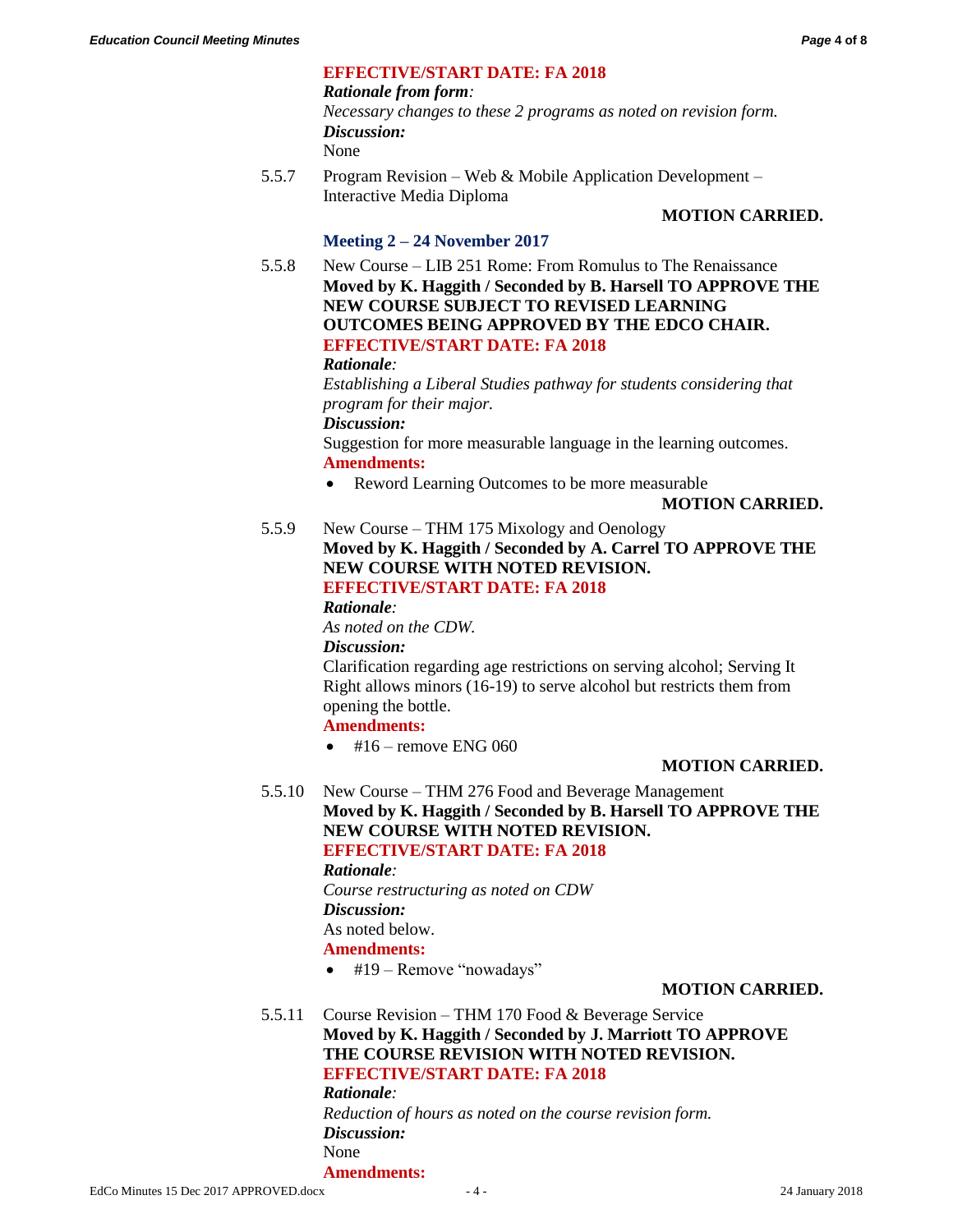Prerequisites; remove ENG 060

#### **MOTION CARRIED.**

5.5.12 Course Deactivation – THM 270 Beverage Theory and Management **Moved by K. Haggith / Seconded by J.Marriott TO APPROVE THE COURSE DEACTIVATION EFFECTIVE/START DATE: FA 2018** *Rationale:*

*Program reconfiguration as noted on course revision form. Discussion:* None

#### **MOTION CARRIED.**

5.5.13 Program Revision – Tourism & Hospitality Management Certificate **Moved by K. Haggith / Seconded by K. Heywood TO APPROVE THE PROGRAM REVISION WITH NOTED REVISION. EFFECTIVE/START DATE: FA 2018**

#### *Rationale from form:*

*Program restructuring as noted on the program revision form. Discussion:*

Issue raised with removing BUS 170; concern this disadvantages students in the work environment.

In admission requirements, students without computer skills are encouraged to take this as an elective.

# **Amendments:**

• Admission Requirements; remove ENG 060

#### **MOTION CARRIED with 2 oppositions (J. Marriott & A. Carrel).**

#### 5.5.14 **All 4 options were bundled**

Program Revision – Tourism & Hospitality Management Diploma (4 options)

5.5.14a THM Diploma – Hospitality Option

- 5.5.14b THM Diploma Sustainable Tourism Option
- 5.5.14c THM Diploma Adventure Guiding Option

5.5.14d THM Diploma – Hospitality & Sustainable Tourism Option

**Moved by K. Haggith / Seconded by T. Bellavia TO APPROVE THE PROGRAM REVISION TO ALL 4 OPTIONS WITH NOTED REVISION.**

# **EFFECTIVE/START DATE: FA 2018**

#### *Rationale from form:*

*Program restructuring as noted on program revision forms.*

# *Discussion:*

Issue raised re completion requirement of 60% average; in the absence of a progression policy at NIC, why we would require students to achieve a 60% average to get a credential that is primarily terminal. Our policy in most cases is 50% to pass.

Also a concern about a program average rather than a course pass/fail %. (e.g. A student could pass each course and still fall short of the program average.)

Response by the department is that this establishes program standards and ensures students are adequately prepared for employment. It also makes students take the program more seriously.

It was noted that there are variations in completion requirements in other programs which may serve students more in their career.

Recommendation to ask Planning & Standards to consider these

questions when reviewing the Student Evaluation policy.

Concerns with changing BUS 170 to an elective

#### **Amendments:**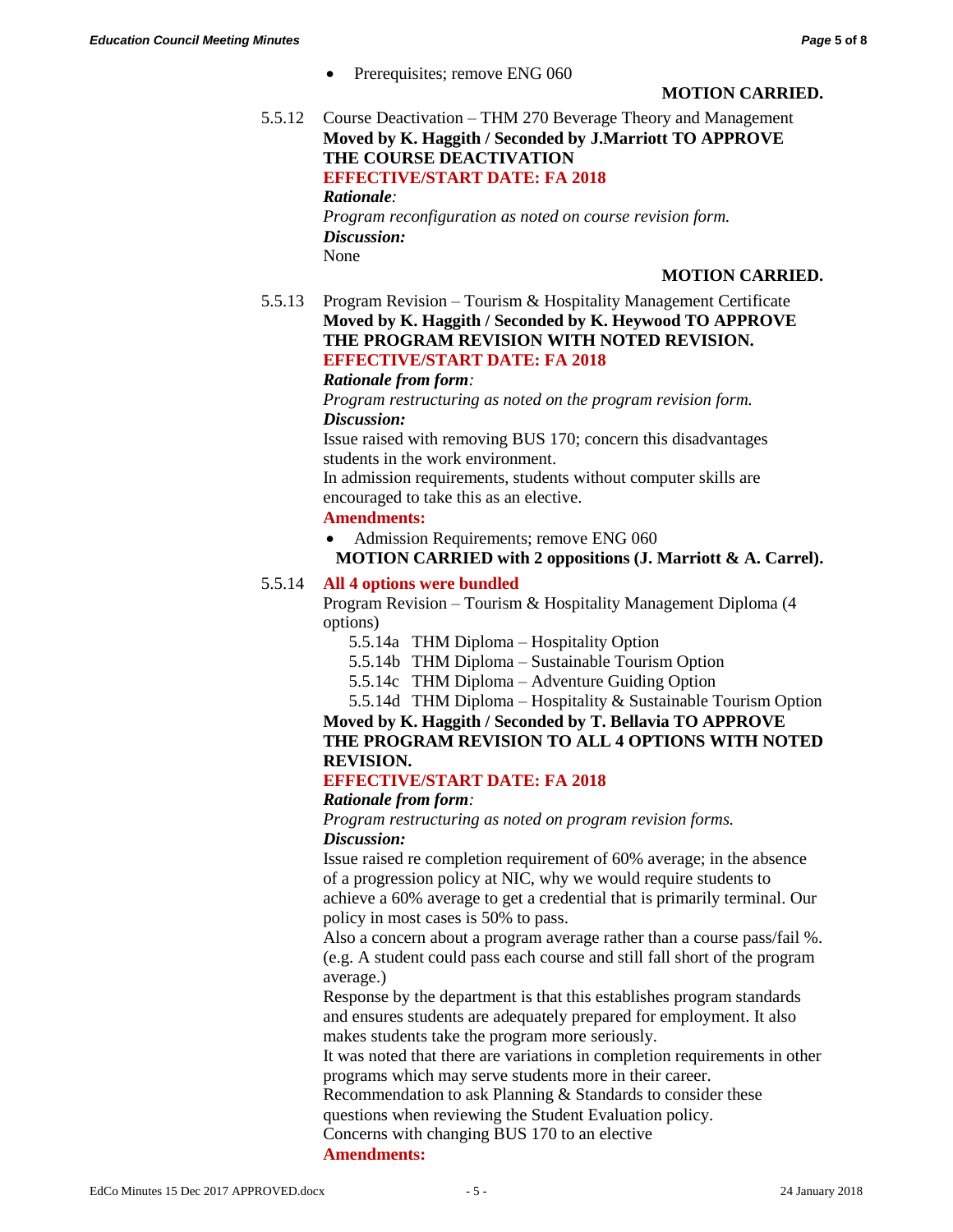- Admission Requirements; remove ENG 060 **MOTION CARRIED with 2 oppositions (J. Marriott & A. Carrel).**
- 5.5.15 Program Revision Global Tourism & Hospitality Management Advanced Certificate **Moved by K. Haggith / Seconded by K. Heywood TO APPROVE**

**THE PROGRAM WITH NOTED REVISION. EFFECTIVE/START DATE: FA 2018**

*Rationale from form:*

*Program restructuring as noted on program revision forms. Discussion:*

Suggestion to department to consider adding A&W Math. **Amendments:**

• Admission Requirements; remove ENG 060

# **MOTION CARRIED.**

5.5.16a Program Revision – Global Tourism & Hospitality Management Advanced Diploma – Hospitality Option **Moved by K. Haggith / Seconded by B. Harsell TO APPROVE THE PROGRAM WITH NOTED REVISION. EFFECTIVE/START DATE: FA 2018**

*Rationale from form:*

*Program restructuring as noted on program revision form. Discussion:* None

**Amendments:**

Admission Requirements; remove ENG 060

# **MOTION CARRIED.**

5.5.16b Program Revision – Global Tourism & Hospitality Management Advanced Diploma – Sustainable Tourism Option **Moved by K. Haggith / Seconded by K. Heywood TO APPROVE THE PROGRAM WITH NOTED REVISION. EFFECTIVE/START DATE: FA 2018**

# *Rationale from form:*

*Program restructuring as noted on program revision form. Discussion:*

Concern with removing THM 201 Internal Controls. **Amendments:**

 Admission Requirements; remove ENG 060 **MOTION CARRIED with 1 opposition (J. Marriott).**

# 5.5.17 **Items 5.5.17 – 5.5.18 were bundled**

Program Revision – Communication Design – Interactive Media Diploma

# **Moved by K. Haggith / Seconded by B. Harsell TO APPROVE THE PROGRAM WITH NOTED REVISION.**

# **EFFECTIVE/START DATE: FA 2018**

*Rationale:*

*Removing deactivated English courses.*

*Discussion:*

# None

# **Amendments:**

- Admission Requirements; remove ENG 060 (both programs)
- 5.5.18 Program Revision Web Design Interactive Media Certificate

# **MOTION CARRIED.**

5.5.19 Program Revision – Human Services Certificate – Educational Assistant / Community Support, Indigenous Focus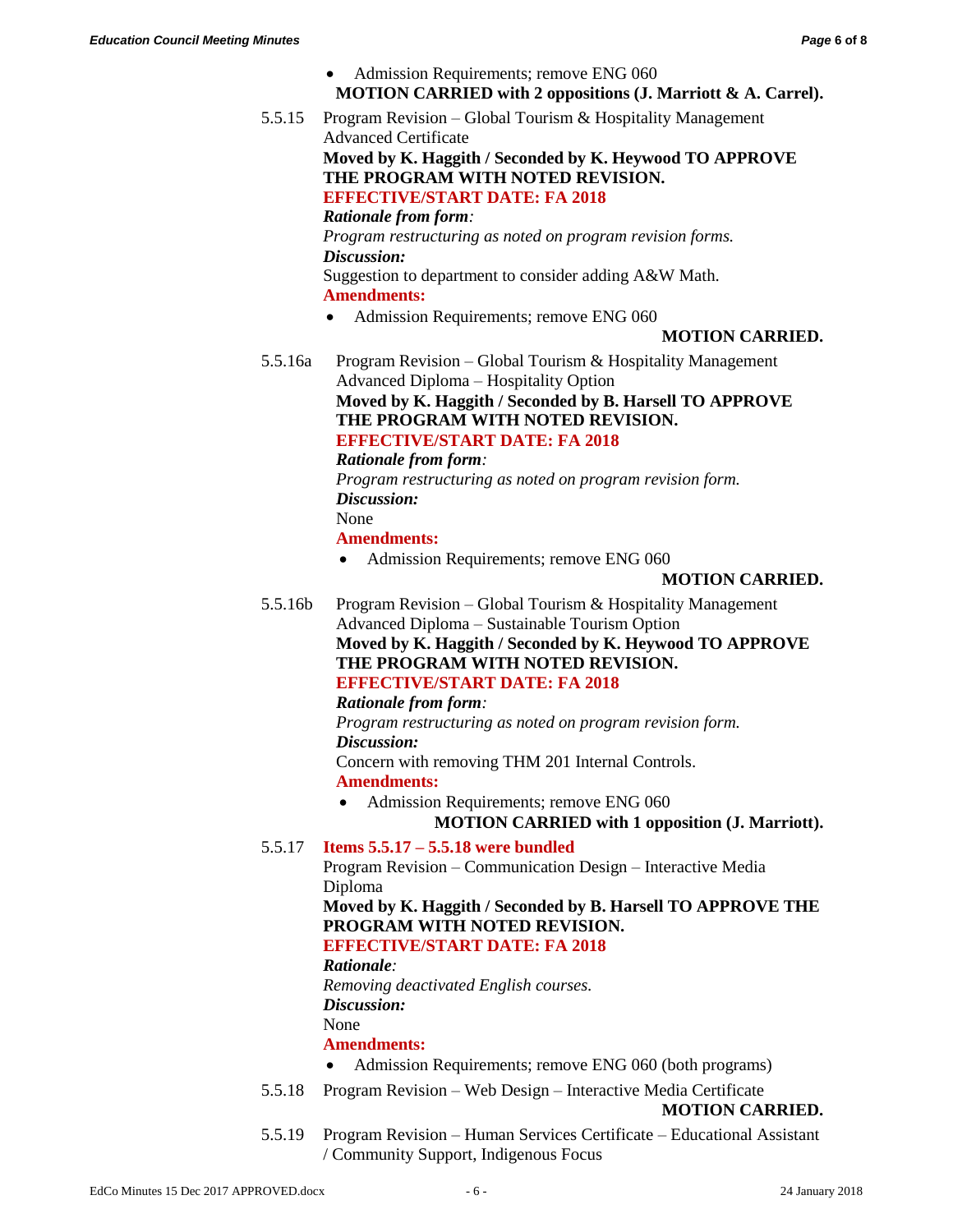#### **Moved by B. Harsell / Seconded by T. Bellavia TO APPROVE THE PROGRAM REVISION WITH NOTED REVISIONS. EFFECTIVE/START DATE: FA 2018**

*Rationale:*

*Curriculum updated to reflect Indigenous ways of knowing and being. Discussion:*

Recommendation for consistent language (Aboriginal/Indigenous/First Nations) (Marketing fields)

**Amendments:**

- Admission Requirements; remove ENG 060
- Dept to clarify course options to reduce workload

#### **MOTION CARRIED.**

5.5.20 New Course – HSW 134 Cross-Cultural Community Support **Moved by B. Harsell / Seconded by K. Heywood TO APPROVE THE NEW COURSE WITH NOTED REVISION. EFFECTIVE/START DATE: FA 2018**

*Rationale:*

*Revising HSW 164 to reflect Indigenous ways of knowing and being. Discussion:*

None.

**Amendments:**

 $\bullet$  #16; remove ENG 115

# **MOTION CARRIED.**

5.5.21 New Course – HSW 140 Indigenous Focus Human Service Practice Experience I

# **Moved by B. Harsell / Seconded by J. Marriott TO APPROVE THE NEW COURSE**

# **EFFECTIVE/START DATE: FA 2018**

*Rationale: Revising HSW 170 to reflect Indigenous ways of knowing and being. Discussion:* None.

#### **MOTION CARRIED.**

5.5.22 New Course – HSW 144 Indigenous Focus Human Service Practice Experience II **Moved by B. Harsell / Seconded by T. Bellavia TO APPROVE THE NEW COURSE WITH NOTED REVISIONS. EFFECTIVE/START DATE: FA 2018** *Rationale:*

> *Revising HSW 174 to reflect Indigenous ways of knowing and being. Discussion:*

It was noted that students are supported in finding practicum placements.

#### **Amendments:**

- $\bullet$  #11; clarify hours
- $\bullet$  #13; clarify credits

#### **MOTION CARRIED.**

#### **6. New Business**

#### 6.1 Course Deactivations

- 6.1.1 ENG 120 Introduction to Literature:Short Stories and the Novel
- 6.1.2 ENG 121 Introduction to Literature: Poetry and Drama
- 6.1.3 ENG 125 Composition and Indigenous Literature I
- 6.1.4 ENG 126 Composition and Indigenous Literature II